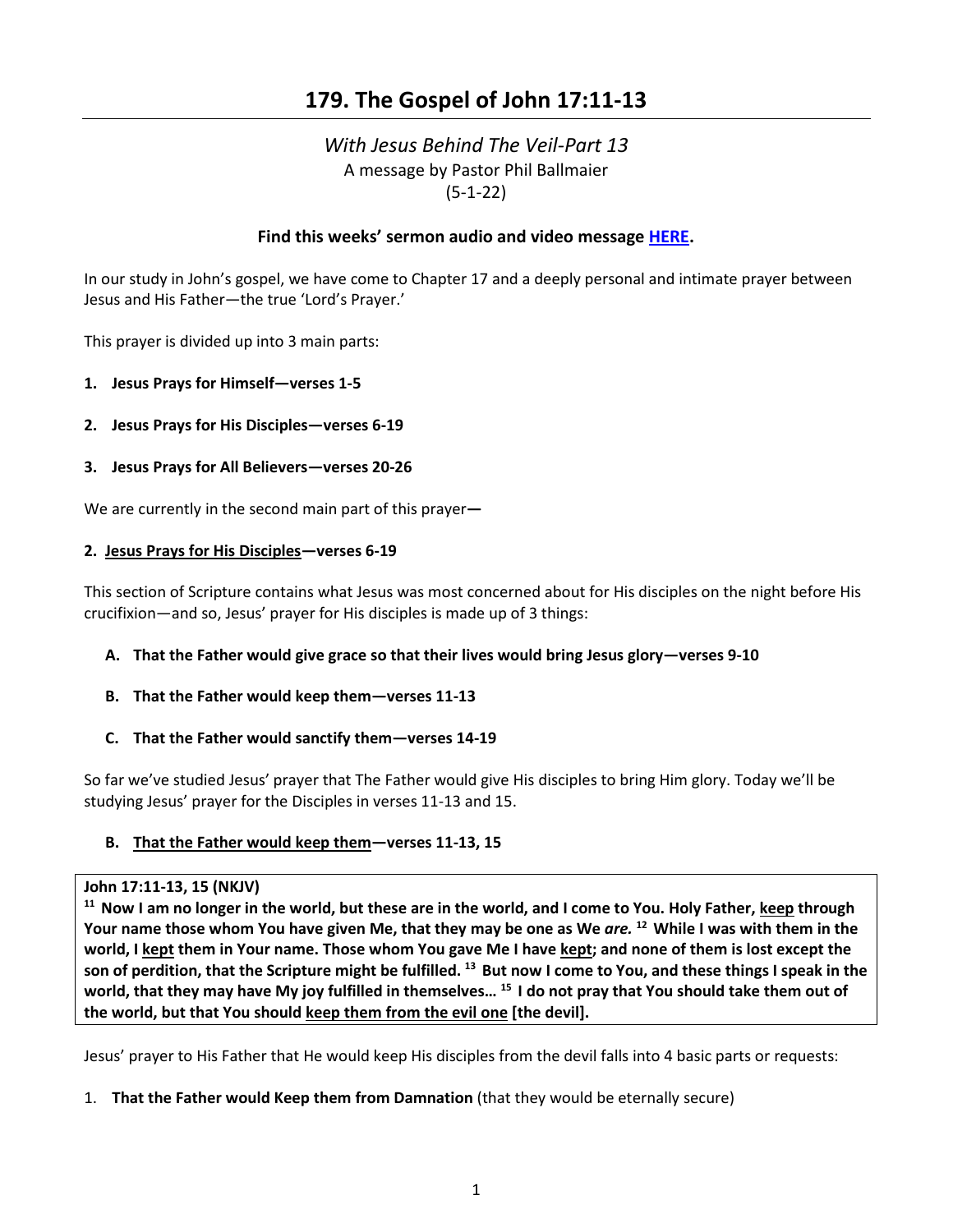- 2. **That the Father would Keep them from Death** (that Satan would not be allowed to kill them until their work for the Kingdom was finished)
- 3. **That the Father would Keep them from Division** (that they would always be in unity with one another)
- 4. **That the Father would Keep them from Defilement** (pure from the defilements of the world)

We've already looked at the first 2—which now brings us to number 3:

#### **3. That the Father would Keep them from Division**

#### **John 17:11 (NKJV)**

**11 Now I am no longer in the world, but these are in the world, and I come to You. Holy Father, keep through Your name those whom You have given Me, that they may be one as We** *are.*

So, Jesus here is praying that the Father would keep His disciples in *unity*—**"that they may be one as We are (one)."** Notice how the Lord connects **unity** in verse 11 with **joy** in verse 13 (which we'll look in a minute)—but listen, to say unity is important is an understatement:

#### **Psalm 133:1 (NKJV)**

1 Behold, how good and how pleasant *it is* For brethren to dwell together in unity!

**Unity leads to joy and victory**—*whereas division leads strife and defeat.*

#### **Unity is of the Holy Spirit**—*division is of the devil.*

It is the devil's goal to create disunity and strife because he knows they create division—and division will destroy families, churches and even nations:

#### **Matthew 12:25 (NKJV)**

 $25$  ..."Every kingdom divided against itself is brought to desolation, and every city or house [family] divided against itself will not stand.

#### **Mark 3:24-25 (NLT)**

<sup>24</sup> "A kingdom divided by civil war will collapse. <sup>25</sup> Similarly, a family splintered by feuding will fall apart.

The family is the building block of the Church and the Church is the building block of society—that's why Satan's strategy has always been to—*"divide and conquer."* In other words, divide, conquer and destroy anything that God has created that brings joy, stability, and blessing into our lives. That is why God has such strong admonitions and condemnations for those especially who sow discord and disunity in the Church:

#### **Proverbs 6:16-19 (NKJV)**

<sup>16</sup> These six *things* the LORD hates, Yes, seven *are* an abomination to Him: <sup>17</sup> A proud look, A lying tongue, Hands that shed innocent blood, <sup>18</sup> A heart that devises wicked plans, Feet that are swift in running to evil, <sup>19</sup> A false witness *who* speaks lies, And one who sows discord among brethren.

#### **James 3:16 (NKJV)**

16 For where envy and self-seeking *exist,* confusion and every evil thing *are* there.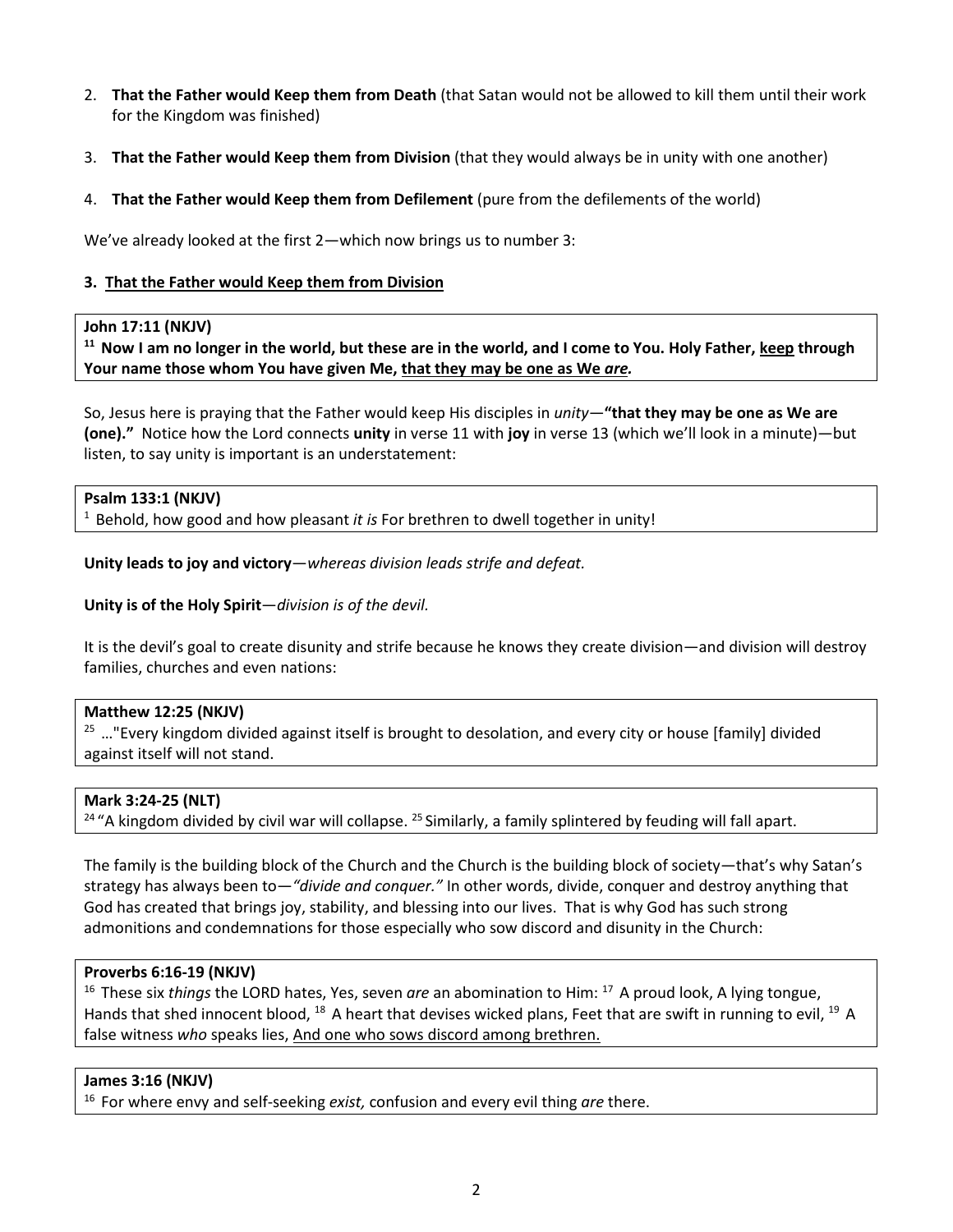Because unity is essential for victory (over the devil—i.e., 'spiritual warfare')—God commands us to do all that we can to *promote* unity in the Body of Christ:

### **Ephesians 4:3 (NKJV)**

 $3$  endeavoring to keep the unity of the Spirit in the bond of peace.

In the Greek, Ephesians 4:3 literally reads—*"Being eager to maintain, or guard, the unity of the Spirit."* The verb used here is a present participle which means—*"we must constantly be endeavoring to maintain this unity"*— Why? Because it will constantly be under attack from the devil.

Let me tell you something about *unity*—it is impossible without humility.

### **What Is Biblical Humility?**

First of all, understand that humility is listed as one of the fruits of the Holy Spirit in Galatians 5:

### **Galatians 5:22-23 (NKJV)**

 $22$  But the fruit of the Spirit is love, joy, peace, longsuffering, kindness, goodness, faithfulness,  $23$  gentleness [humility], self-control...

When Jesus walked on the earth, He bore all of the fruits of the Holy Spirit in His life—including and especially *humility* which He manifested *before* His incarnation upon the earth:

#### **Philippians 2:5-8 (NLT2)**

<sup>5</sup> You must have the same attitude that Christ Jesus had. <sup>6</sup> Though he was God, he did not think of equality with God as something to cling to.  $^7$  Instead, he gave up his divine privileges; he took the humble position of a slave and was born as a human being. When he appeared in human form,  $8$  he humbled himself [further] in obedience to God and died a criminal's death on a cross.

> **"Let me say it again,** *unity* **would be impossible without** *humility* **and humility would be impossible without a relationship with Jesus Christ.**

> > **That is because humility is** *an attribute of God…*

**An attribute that Jesus manifested on the Cross when He laid down His life for sinners."** 

Unity comes when we *humble* ourselves by dying to self in loving and forgiving those who have wronged and hurt us—and choose to be in unity with them.

*"But I just can't forgive them for what they did to me."—***well, then forgive them for Jesus' sake.**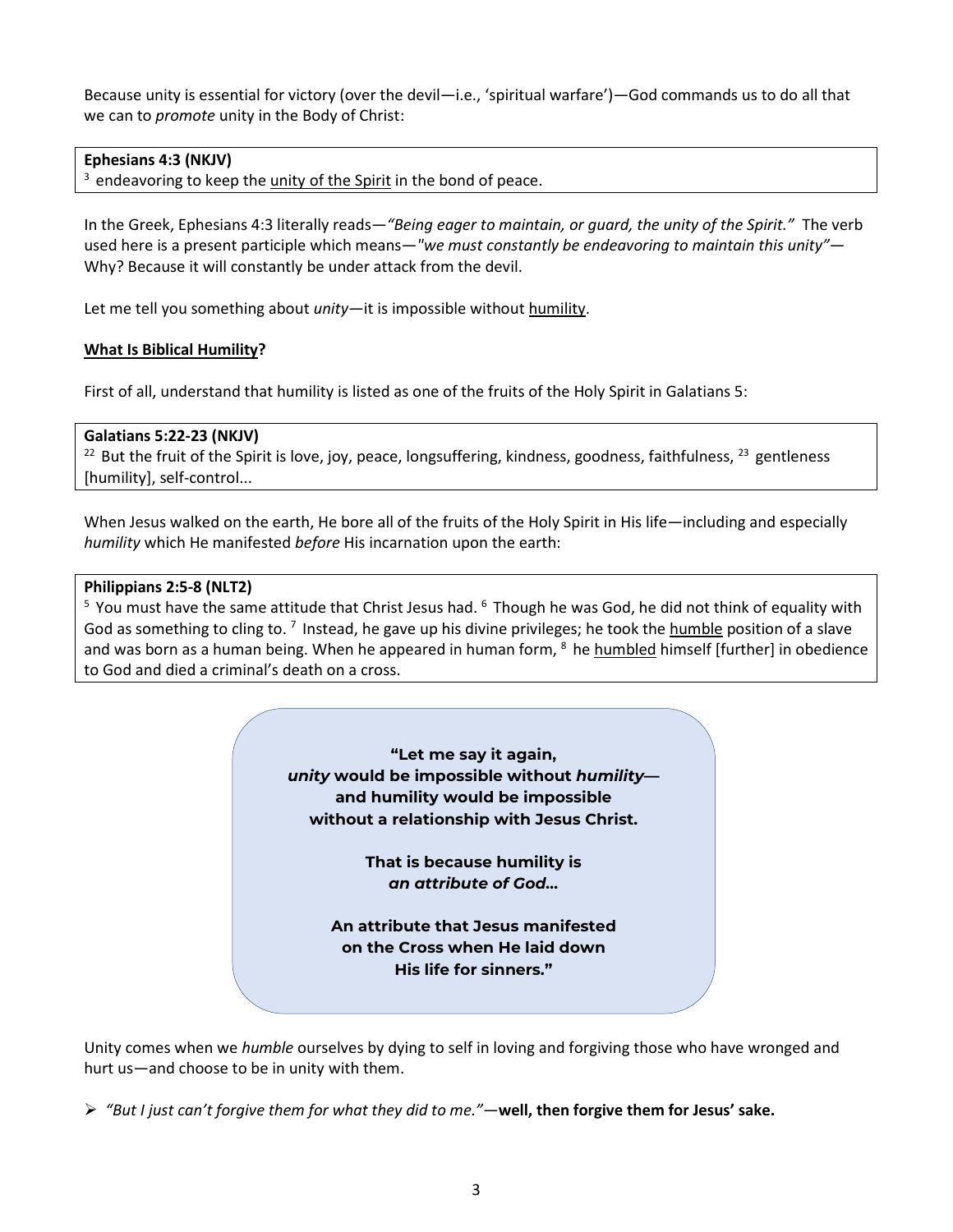$\triangleright$  Are you going to deny Jesus His last request—the request He prayed for just hours from the cross that His disciples would have unity with one another?

Many Christians do deny Jesus His last request because their pride won't let them forgive those who have hurt them—they are filled with anger and a desire for revenge.

#### Andrew Murray—

 "*I cannot too greatly impress upon my readers the need of realizing the lack there is today of humility within Christian circles. There is so little of the meek and lowly Lamb of God in those who are called by His name.*  Let us consider how our lack of love, indifference to the needs and feelings of others, even sharp comments and *hasty judgments that are often excused as being honest and straightforward, are thwarting the effect of the influence of the Holy Spirit on others.* 

 *Manifestations of temper and touchiness and irritation, feelings of bitterness and estrangement, have their root in nothing but pride. Pride creeps in almost everywhere and the assemblies of the saints are not exceptions. Let's ask ourselves what would be the effect if all of us were guided by the humility of Jesus, that the cry of our whole heart, night and day, would be, "Oh, for the humility of Jesus in myself and all around me!"*

Let me at this point let me define for you what true humility is. True humility *is not* going around putting yourself down. I say that because a lot of Christians think that being humble means that you go around putting yourself down all the time—*"I'm nothing, I'm nobody, I'm a worthless worm..."*

Sometimes this is nothing more than pride *masquerading* as humility!

# **Jesus said,** *"Learn from Me for I am meek and lowly in heart..."*

Jesus was the epitome of humility—but He certainly wasn't a worthless worm! He didn't go around putting Himself down to everyone He came in contact with!

- $\blacksquare$  Humility isn't self-loathing—it's not beating yourself up all the time.
- **Humility isn't the same as low self-esteem.**
- Genuine humility doesn't focus on self at all—it doesn't put self-down, and it doesn't lift self-up—true humility simply ignores self-*all-together* while it focuses on others.

### **Humility has both a** *vertical* **and a** *horizontal* **dimension to it**.

#### **1. Vertical Humility—Our Relationship To God**

Vertical humility is simply the quality that understands—*"I am nothing and I can do nothing apart from God."* (John 15:5)

This causes me to depend on Him for everything—and my motto becomes, *"When I am weak, then I am strong!"*

**This is a truth that takes humility to accept**—without it, pride takes root and we become *'self-reliant'* and not *'God-dependent!'* The result is, God will put us on a shelf, and no longer use us in the work of building His Kingdom upon the earth.

### **2. Horizontal Humility—Our Relationship To Others**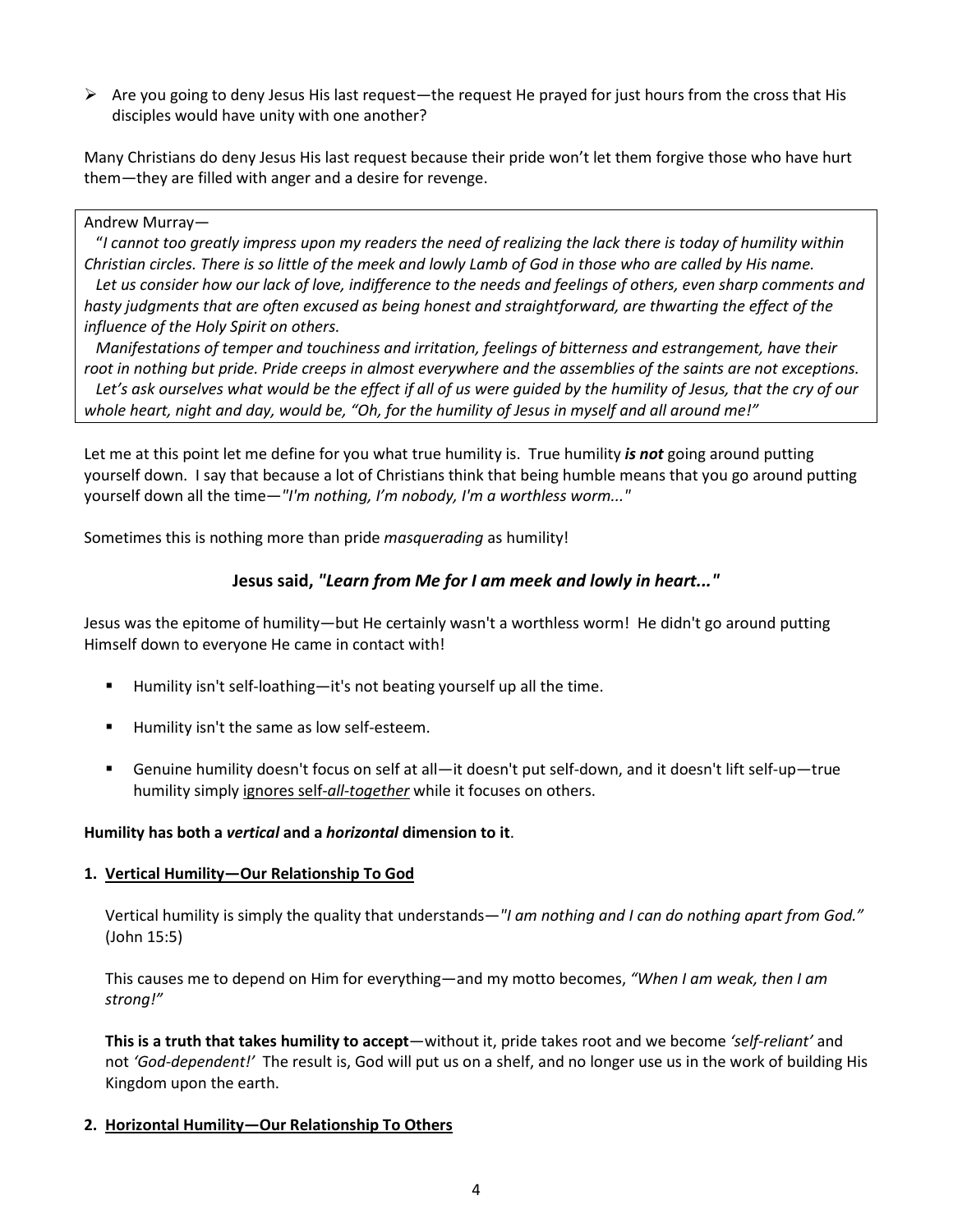Horizontal humility simply says to those we come in contact with and minister to—*"You're more important to me than I am."*

That is exactly what Paul the apostle commanded believers in Philippians 2:3*—"Let nothing be done through selfish ambition or conceit, but in lowliness of mind let each esteem others better than himself."*

When you constantly put others above yourself and do what's best for them and not yourself—you'll discover how easy it becomes to walk in unity with others. The reason is because by you dying to self it circumvents any attempt by Satan to use pride, selfishness, and self-promotion to get in your way and in the process cause strife and division.

Earlier, I brought to your attention how the Lord connects **unity** in verse 11 with **joy** in verse 13.

I can tell you as a pastor—I have no greater joy than when our church is loving one another and walking in unity.

#### One author said,

 *"A church walking in unity with its members is probably the most powerful testimony the church can have, because unity is so contrary to the selfish attitudes and the disunity manifested in the world and by the world."*

But let me say that the reason that unity brings such joy is because unity is almost a by-product of walking in the Spirit—which produces the fruit of the Spirit in our lives—of which joy is one.

The Christian life doesn't promise perpetual *happiness*—it promises everlasting joy.

- Joy is an inner unchanging quality of the heart—whereas happiness is a frame of mind based on outward circumstances.
- Again, joy is a fruit of the Spirit (Galatians 5:22)—which means it's an attribute of God.
- We can't produce the fruit of the Spirit through the works of our flesh—through hard work and raw determination.
- The joy of the Lord is a divine attribute only found in the nature of God—we can *"fake it"* but we can't *"make it".*

The closest we can come to reproducing it is—the fragile, fleeting and easily lost feeling of *happiness*, which I'm not putting down, but when compared to the joy that comes from God—is a cheap substitute to be sure!

But listen, that's the closest we can get to joy in our human nature. You see, because joy is part of God's nature—the only way for joy to fill our hearts is if God Himself fills our hearts. *The only way for God to fill our hearts is when the Spirit of God lives inside our hearts—which only happens when a person receives Jesus Christ into their heart by faith.*

The Apostle Peter tells us in his second epistle that we who believe in the Lord Jesus Christ have been made— *"partakers of the divine nature."*

This means we can now experience the fruit of the Spirit (the attributes of God) in our hearts— *"Love, joy, peace, longsuffering, kindness, goodness, faithfulness, gentleness, self-control."*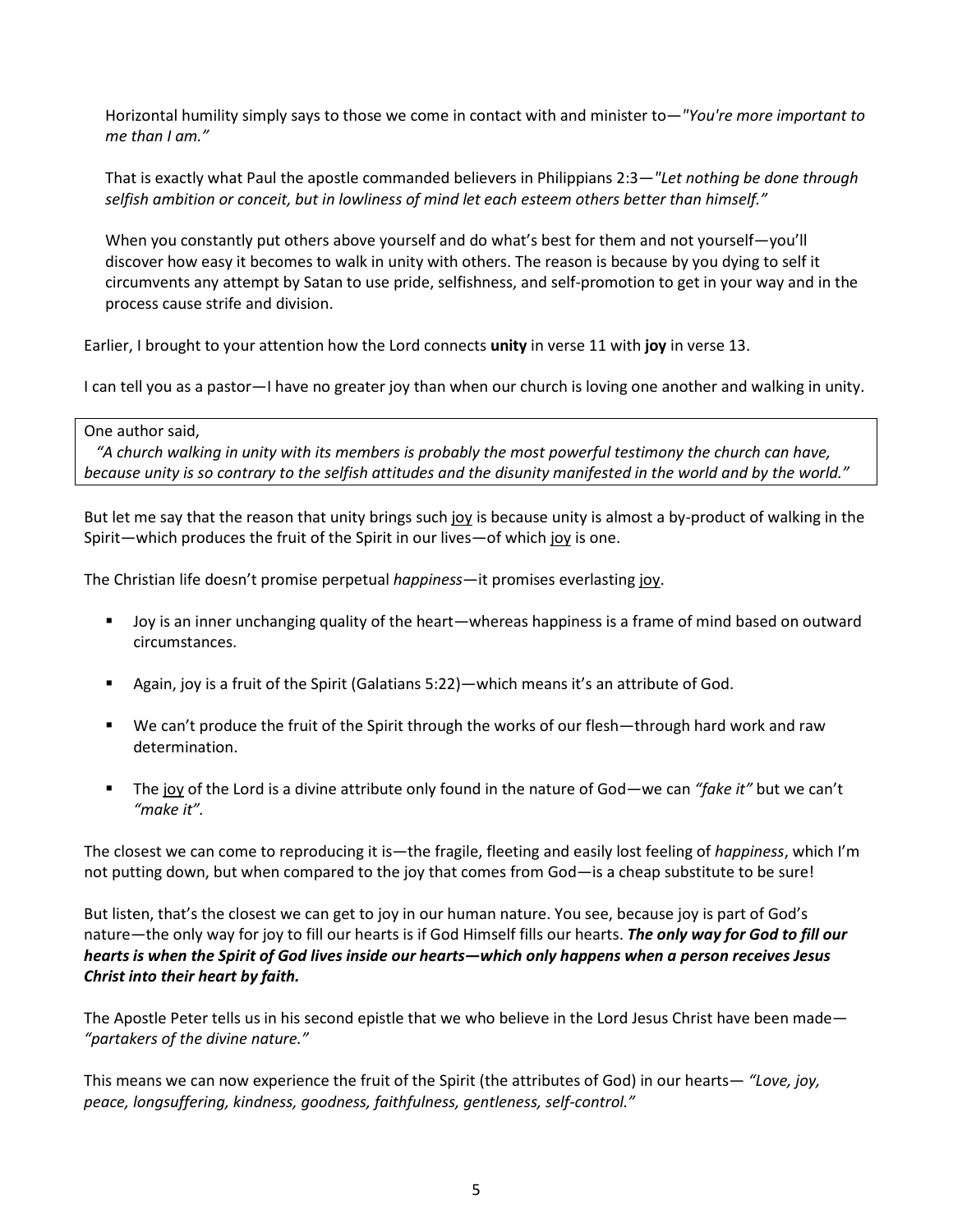# **So to say it again, joy (along with all the fruits of the Holy Spirit) is an attribute of God available only to those who are "in Christ" (salvation).**

There is no true joy apart from God and His Son Jesus Christ—and understand that that joy can only be constant and unbroken thru our abiding in Jesus every day.

# **John 15:9-11 (NKJV)**

<sup>9</sup> "As the Father loved Me, I also have loved you; abide in My love. <sup>10</sup> If you keep My commandments, you will abide in My love, just as I have kept My Father's commandments and abide in His love. <sup>11</sup> These things I have spoken to you, that My joy may remain in you, and *that* your joy may be full.

Jesus prefaced verses 9-11 by first saying in verse 7, *"If you abide in Me, and My words abide in you…you will bear much fruit"*— or in other words—you will have *"much joy".*

Abiding (remaining, continuing) in the Word of God is the key to Jesus' joy remaining in us and overflowing our lives. But that doesn't mean we are to just be 'hearers' of the Word—but we must also be 'doers' of the Word as well. (James 1:22)

Jesus commanded us to obey His commandments—and when we do that His joy would remain in us, and our joy would be constantly full.

### *What were the commandments He commanded us to obey?*

Well, certainly the Ten Commandments—but I think in particular the new commandment He gave His disciples in the upper room earlier in the evening, the night before His crucifixion.

### **John 13:34 (NKJV)**

<sup>34</sup> A new commandment I give to you, that you love one another; as I have loved you, that you also love one **another.**

How did Jesus love them? How did Jesus love us?—by going to the cross and dying for us! That's how He wants us to love one another—by going to the cross and dying (not literally but figuratively) for one another—that's what's *new* about His command to love under the New Covenant!

Yes, the Old Testament is filled with commandments and exhortations to love—*"…you shall love your neighbor as yourself."* (Leviticus 19:18)

But Jesus here makes everything new when He says, "Love one another *as I have loved you*" or in other words, love others more than or above yourselves! (Philippians 2:3) That's how unbelievers will know we are children of God—

### **John 13:35 (NKJV)**

<sup>35</sup> By this all will know that you are My disciples, if you have love [agape love—God's love] for one another."

Loving people *as you love yourself* (Old *Testament* or Old *Covenant* love) implies placing them on an *equal* footing with yourself. But loving them as Jesus loved us means—to place them *above* yourself by dying to *your* needs and making *their* needs supreme.